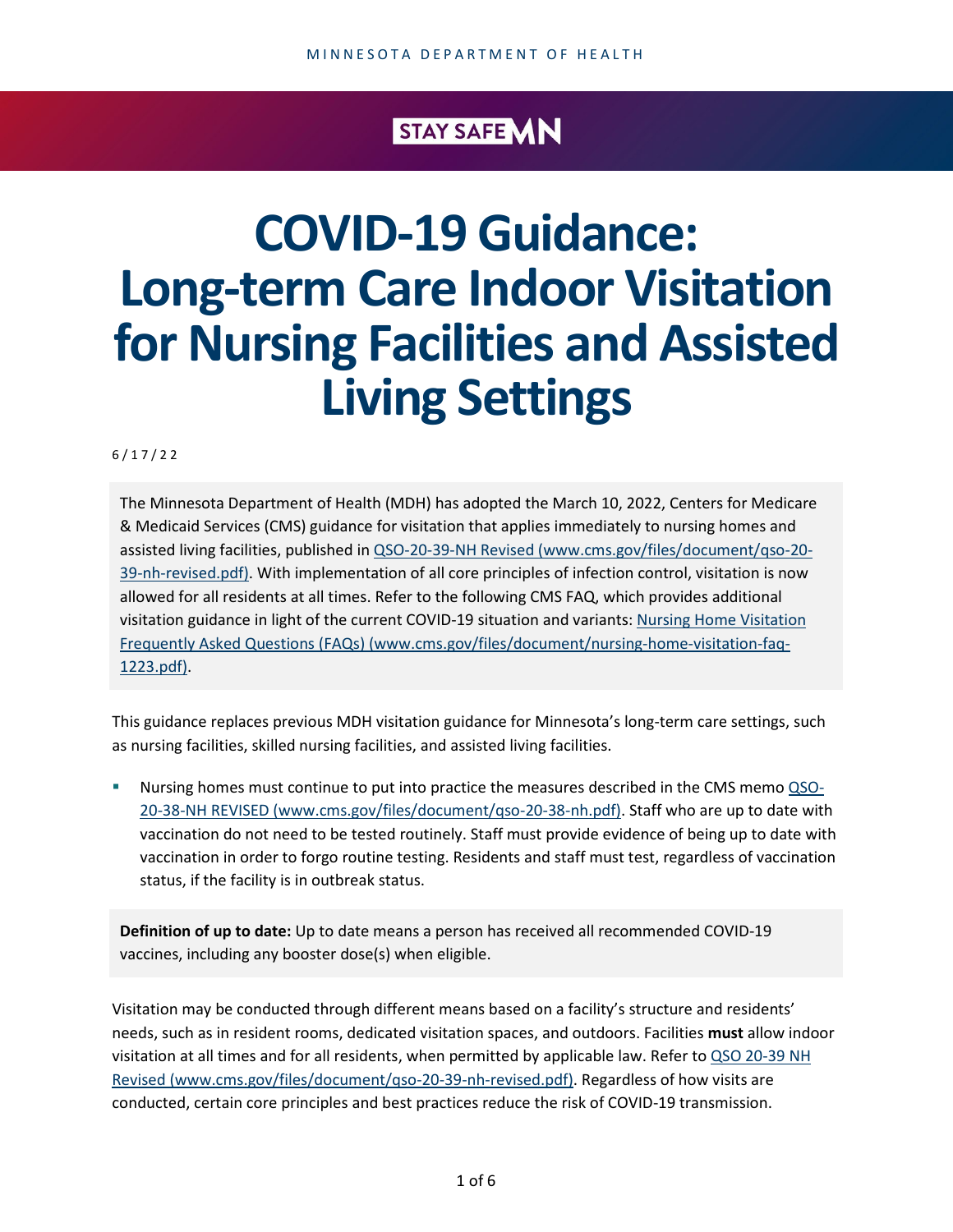The following **core principles of COVID-19 infection prevention** are consistent with Centers for Disease Control and Prevention (CDC) guidance and should be **adhered to at all times**. Refer to #1 on the CMS FAQ. Per CMS QSO 20-39, core principles include:

- Visitors who have a positive viral test for COVID-19 or symptoms of COVID-19, or who currently meet the standards for quarantine should not enter the facility. Facilities should screen all who enter based on these criteria.
- In most situations, the preferred way to perform hand hygiene is with an alcohol-based hand rub. When hands are visibly soiled, soap and water is recommended.
- Wear a well-fitting face mask that fully covers the mouth and nose, in accordance with CDC guidance. For updated health care infection prevention and control recommendations in response to COVID-19, visit [Interim Infection Prevention and Control Recommendations for Healthcare](https://www.cdc.gov/coronavirus/2019-ncov/hcp/infection-control-recommendations.html)  [Personnel During the Coronavirus Disease 2019 \(COVID-19\) Pandemic](https://www.cdc.gov/coronavirus/2019-ncov/hcp/infection-control-recommendations.html)  [\(www.cdc.gov/coronavirus/2019-ncov/hcp/infection-control-recommendations.html\).](https://www.cdc.gov/coronavirus/2019-ncov/hcp/infection-control-recommendations.html)
- Keep people 6 feet apart (physical distancing), as appropriate and in accordance with current CDC guidance (refer to link above).
- Educate visitors about basic steps to prevent COVID-19 infection and post signs throughout the building.
- Clean and disinfect frequently touched surfaces in the facility often and in designated visitation areas after each visit.
- Have staff wear face masks and other needed personal protective equipment. Refer to Interim [Infection Prevention and Control Recommendations for Healthcare Personnel During the](https://www.cdc.gov/coronavirus/2019-ncov/hcp/infection-control-recommendations.html)  [Coronavirus Disease 2019 \(COVID-19\) Pandemic \(www.cdc.gov/coronavirus/2019](https://www.cdc.gov/coronavirus/2019-ncov/hcp/infection-control-recommendations.html) [ncov/hcp/infection-control-recommendations.html\).](https://www.cdc.gov/coronavirus/2019-ncov/hcp/infection-control-recommendations.html)
- Conduct resident and staff testing, as required. Refer to QSO-20-38-NH REVISED [\(www.cms.gov/files/document/qso-20-38-nh-revised.pdf\).](https://www.cms.gov/files/document/qso-20-38-nh-revised.pdf)

### **Key components of visitation, as identified in QSO-20-39-NH Revised**

- Screening visitors: Visitors who have a positive viral test for COVID-19 or symptoms of COVID-19, or who currently meet standards for quarantine should not enter the facility until they meet standards to end quarantine, isolation, or do not have symptoms. Facilities should screen all who enter for criteria that would exclude someone from visiting.
- While taking a person-centered approach, outdoor visitation is preferred even when the resident and visitor are up to date with vaccination against COVID-19, because outdoor visits generally pose a lower risk of spreading the disease. Visits should be held outdoors **whenever feasible**.
	- **Facilities must allow indoor visitation at all times and for all residents**, subject to the facility's screening practices described above.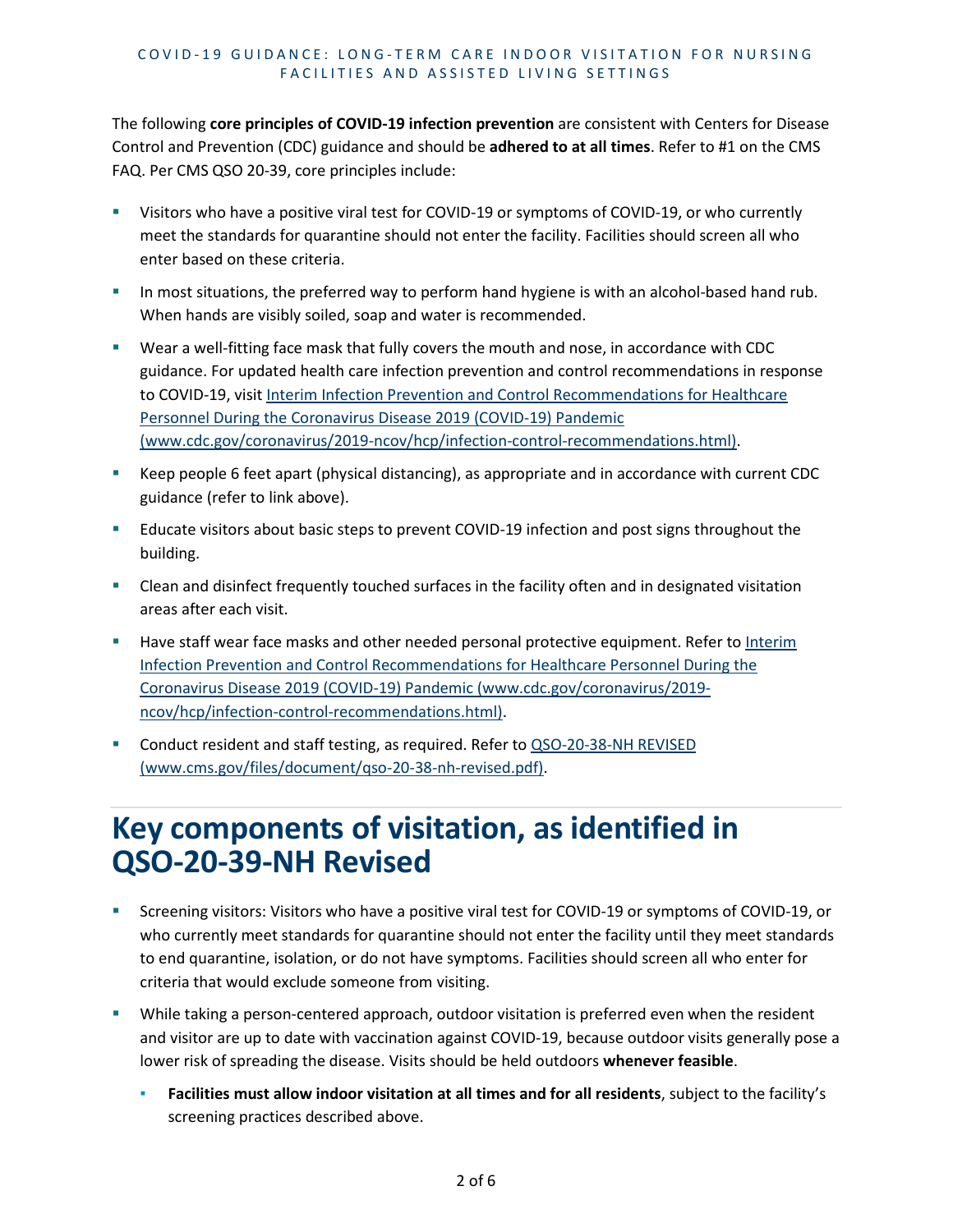- **EXECT** Facilities may no longer limit the frequency and length of visits for residents or the number of visitors, nor may they require advance scheduling of visits.
- **EXED There is no limit on the number of visitors that a resident may have at one time, but visits must** be conducted in a manner that adheres to the core principles of COVID-19 infection prevention and must not increase risk to other residents.
- **•** Facilities should ensure that physical distancing can still be maintained during peak times of visitation.
- Facilities should avoid large gatherings (parties, events) where large numbers of visitors are in the same space at the same time and social distancing cannot be maintained.
- During indoor visitation, facilities should limit visitor movement in the facility. For example, visitors should not walk around different halls of the facility. Instead, they should go directly to the resident's room or designated visitation area.
- If a resident's roommate is not up to date with all recommended COVID-19 vaccine doses, or is immunocompromised (regardless of vaccination status), visits should not be conducted in the resident's room, if possible. For roommate situations where the health status of a resident prevents them from leaving the room to see visitors, facilities should attempt to enable in-room visitation while adhering to the core principles of infection prevention.
- **If the nursing home's county COVID-19 community level of transmission is substantial to high, all** residents and visitors, regardless of vaccination status, should wear face coverings or masks and physically distance at all times.
- In areas of low to moderate transmission, the safest practice is for residents and visitors to wear face coverings or masks and to physically distance, particularly if either is at risk for severe disease or is not up to date with all recommended COVID-19 vaccine doses.
- Residents, regardless of vaccination status, can choose not to wear face coverings or masks when other residents are not present and to have close contact (including touch) with their visitor.
- Visitors should wear face coverings when around other residents or staff, regardless of vaccination status. Visitors should also perform hand hygiene before and after a visit and stay 6 feet away from all other residents and staff in the building. Refer to #3, CMS: Nursing Home Visitation FAQs [\(www.cms.gov/files/document/nursing-home-visitation-faq-1223.pdf\).](https://www.cms.gov/files/document/nursing-home-visitation-faq-1223.pdf)
- Residents (or their representative) and their visitors who are not up to date with all recommended COVID-19 vaccine doses should be advised prior to the visit of the risks of physical contact.
- While not recommended, residents who are on transmission-based precautions (TBP) or in quarantine may still receive visitors. In these cases, visits should occur in the resident's room and the resident should wear a well-fitting face mask, if tolerated. Before arriving, the visitors should be made aware of the potential risks of visiting and precautions necessary to visit the resident. Visitors should adhere to the core principles of infection prevention.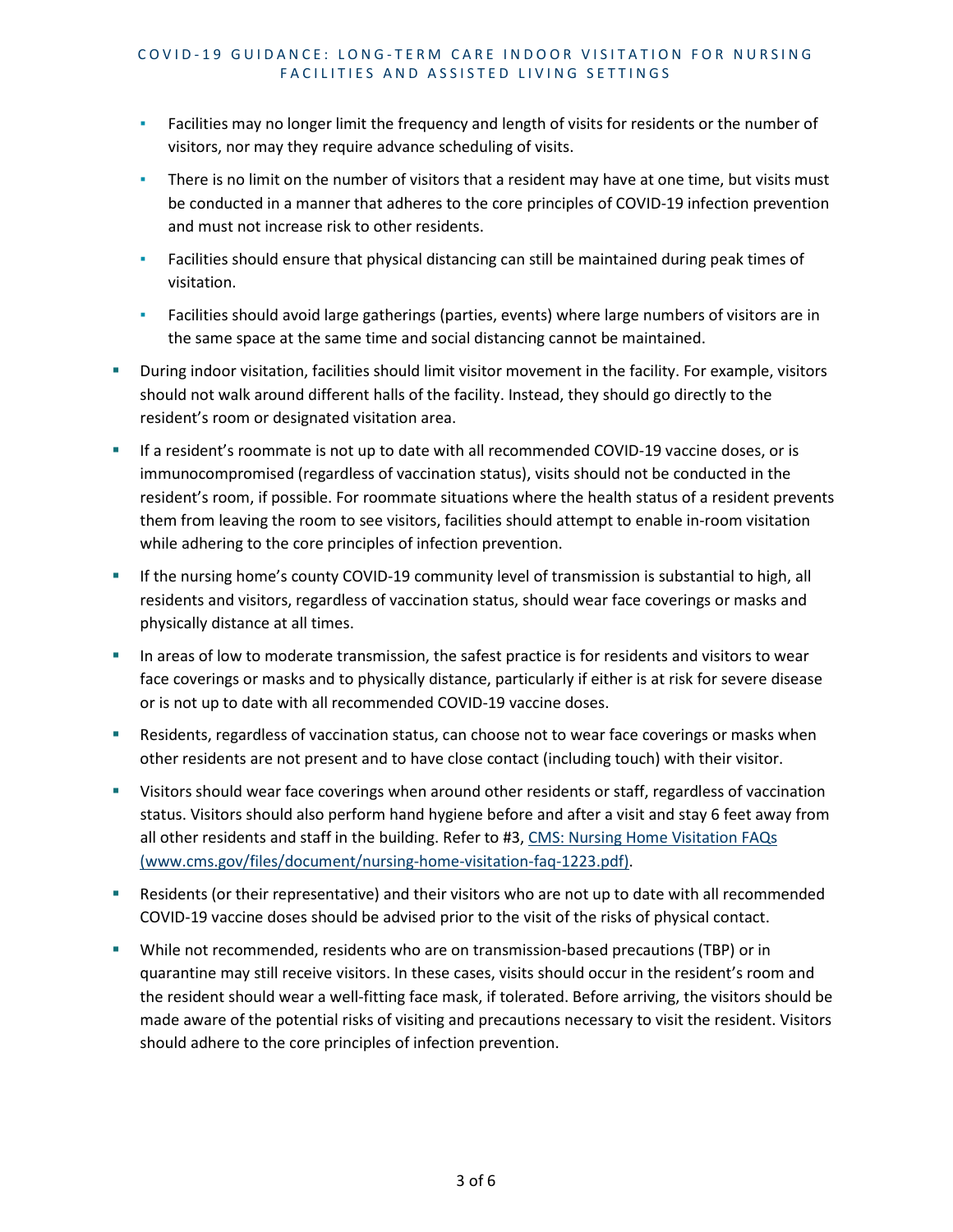#### **During an outbreak**

- While it is safer for visitors not to enter the facility during an outbreak investigation, visitors must still be allowed in the facility. Visitors should be made aware of the potential risk of visiting during an outbreak and should adhere to the core principles of infection prevention. Residents and their visitors should wear masks during visits, regardless of vaccination status, and visits should ideally occur in residents' rooms. Facilities may contact their local health authorities for guidance or direction on how to structure their visitation to reduce the risk of COVID-19 transmission during an outbreak investigation. Refer to #6, [CMS: Nursing Home Visitation FAQs](https://www.cms.gov/files/document/nursing-home-visitation-faq-1223.pdf)  [\(www.cms.gov/files/document/nursing-home-visitation-faq-1223.pdf\).](https://www.cms.gov/files/document/nursing-home-visitation-faq-1223.pdf)
- While not required, facilities in counties with substantial or high levels of community transmission are encouraged to offer testing to visitors, as feasible. If facilities do not offer testing, they should encourage visitors to be tested on their own, before coming to the facility (e.g., within two to three days).
	- Visitors should also be encouraged to get vaccinated when they have the opportunity. While visitor testing and vaccination can help prevent the spread of COVID-19, neither testing nor vaccination should be required of visitors as a condition of visitation nor should proof of testing or vaccination be requested. If a visitor declines to disclose their vaccination status, the visitor should wear a face mask at all times. This testing recommendation also applies to visits by representatives of the Office of Ombudsman for Long-Term Care; from MDH, including life safety code inspectors; and from protection and advocacy systems.
	- **Compassionate care visits, including essential caregiver visits, are allowed at all times. Previous** restrictions on these visits are lifted and visitation is now allowed at all times for all residents.

### **Access to the long-term care ombudsman**

The Older Americans Act (OAA), Title VII, chapter 2, sections 711/712, authorizes the Office of Ombudsman for Long-Term Care program. The OAA and federal regulations require the program to provide services to residents of long-term care facilities with access to effective advocacy in order to ensure the quality of care and quality of life they deserve and are entitled to by resident rights law.

MDH-licensed long-term care facilities are required to allow in-person visits from the Office of the Ombudsman for Long-Term Care when they are deemed important by the state ombudsman office to assist residents in protecting their health and safety, welfare, and rights, as requested by a resident or by a resident representative when substitute decision-making authority is activated because a resident is unable to comprehend due to complications of disease or advanced dementia. Under CMS guidance and state law, long-term care facilities are required to provide the state ombudsman immediate access to licensed long-term care facilities.

If an ombudsman is planning to visit a resident who is in transmission-based precautions or quarantine or a resident who is not up to date with all recommended COVID-19 vaccine doses in a county where the level of community transmission has been substantial or high in the past seven days, both the resident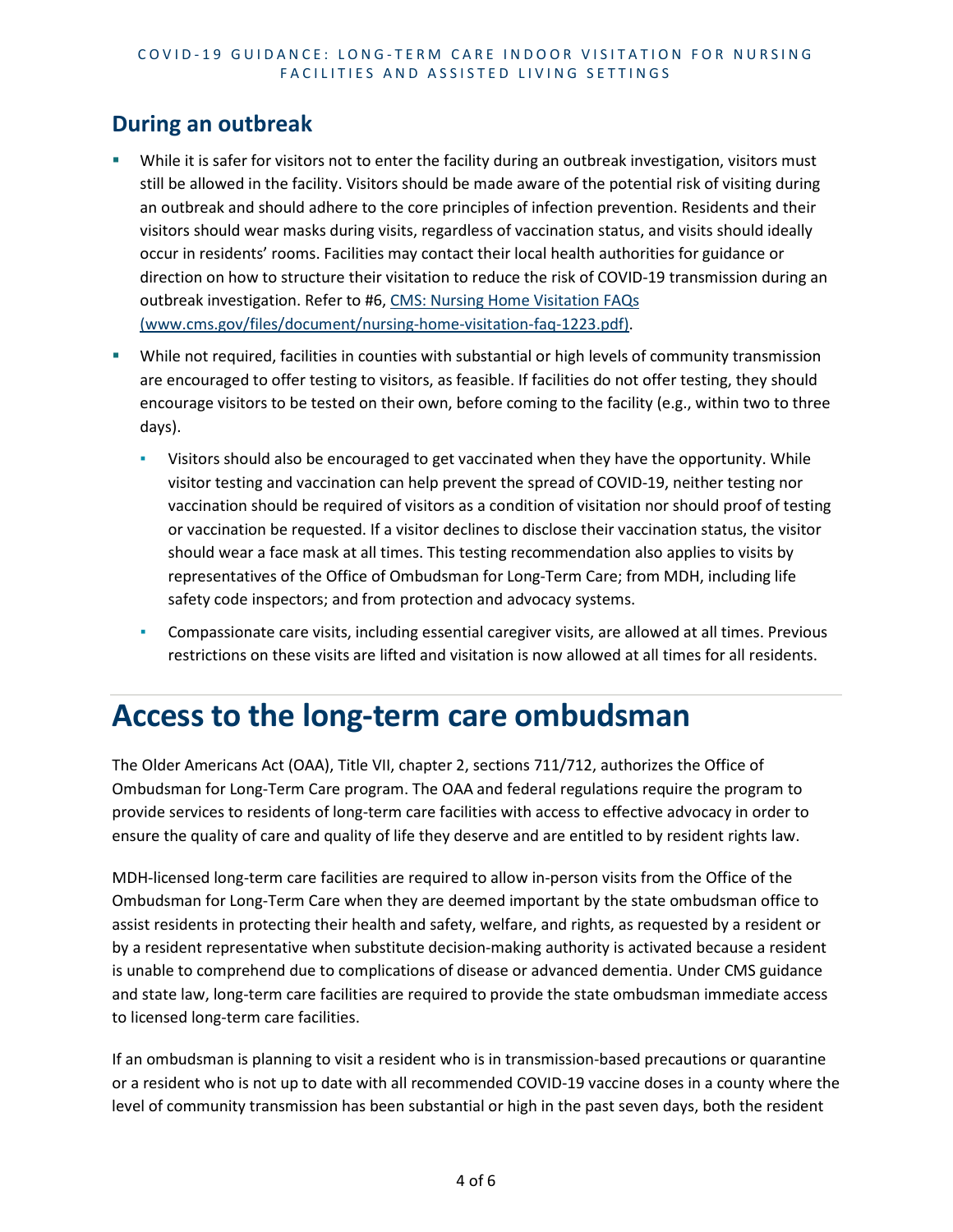and ombudsman should be made aware of the potential risk of visiting and the visit should take place in the resident's room.

The ombudsman program has authority to access resident records and has access to the name and contact information of the resident and the resident representative, if any, where needed to perform the functions and duties: 45 CFR, section 1324.11(e)(2) (iv, v, vi); 45 CFR, section 1324.11(e)(2)(iii); and [Minnesota Statutes, section 256.9742, subdivision 4 \(www.revisor.mn.gov/statutes/cite/256.9742\).](https://www.revisor.mn.gov/statutes/cite/256.9742) The Health Insurance Portability and Accountability Act of 1996 (HIPAA) Privacy Rule (45 CFR part 160 and 45 CFR part 164, subparts a and E) does not preclude release by covered entities of resident private health information or other resident-identifying information to the ombudsman program, including but not limited to resident medical records; social security number; other records; a list of resident names and room numbers; or information collected in the course of a state or federal survey inspection process, 45 CFR, section 1324.11(e)(2)(vii).

Ombudsman staff will comply with MDH-recommended symptom screening, masking, and other personal protective equipment requirements during any in-person visit. Visits between representatives of the ombudsman program and residents should not be supervised by facility staff, unless requested by the ombudsman representative.

## **Independent living buildings**

Some long-term care settings also have unlicensed independent living buildings or separate resident apartments. Tenants of independent living buildings who do not receive services are not required to be screened and tested for COVID-19; however, core principles of COVID-19 infection prevention should be adhered to.

### **Revisions to communal dining and activities, and resident outings guidance for nursing homes and assisted living settings**

While adhering to the core principles of COVID-19 infection prevention, communal activities and dining may occur.

The safest approach is for everyone, regardless of vaccination status, to wear a well-fitting face mask while in communal areas of the facility. For more information, refer to the Implement Source Control Measures section a[t Interim Infection Prevention and Control Recommendations for Healthcare](https://www.cdc.gov/coronavirus/2019-ncov/hcp/infection-control-recommendations.html)  [Personnel During the Coronavirus Disease 2019 \(COVID-19\) Pandemic \(www.cdc.gov/coronavirus/2019](https://www.cdc.gov/coronavirus/2019-ncov/hcp/infection-control-recommendations.html) [ncov/hcp/infection-control-recommendations.html\).](https://www.cdc.gov/coronavirus/2019-ncov/hcp/infection-control-recommendations.html) Also refer to #7[, CMS: Nursing Home Visitation](https://www.cms.gov/files/document/nursing-home-visitation-faq-1223.pdf)  [FAQs \(www.cms.gov/files/document/nursing-home-visitation-faq-1223.pdf\).](https://www.cms.gov/files/document/nursing-home-visitation-faq-1223.pdf)

Facilities must permit residents to leave the facility, as they choose. Should a resident choose to leave, the facility should remind the resident and anyone accompanying the resident about following all